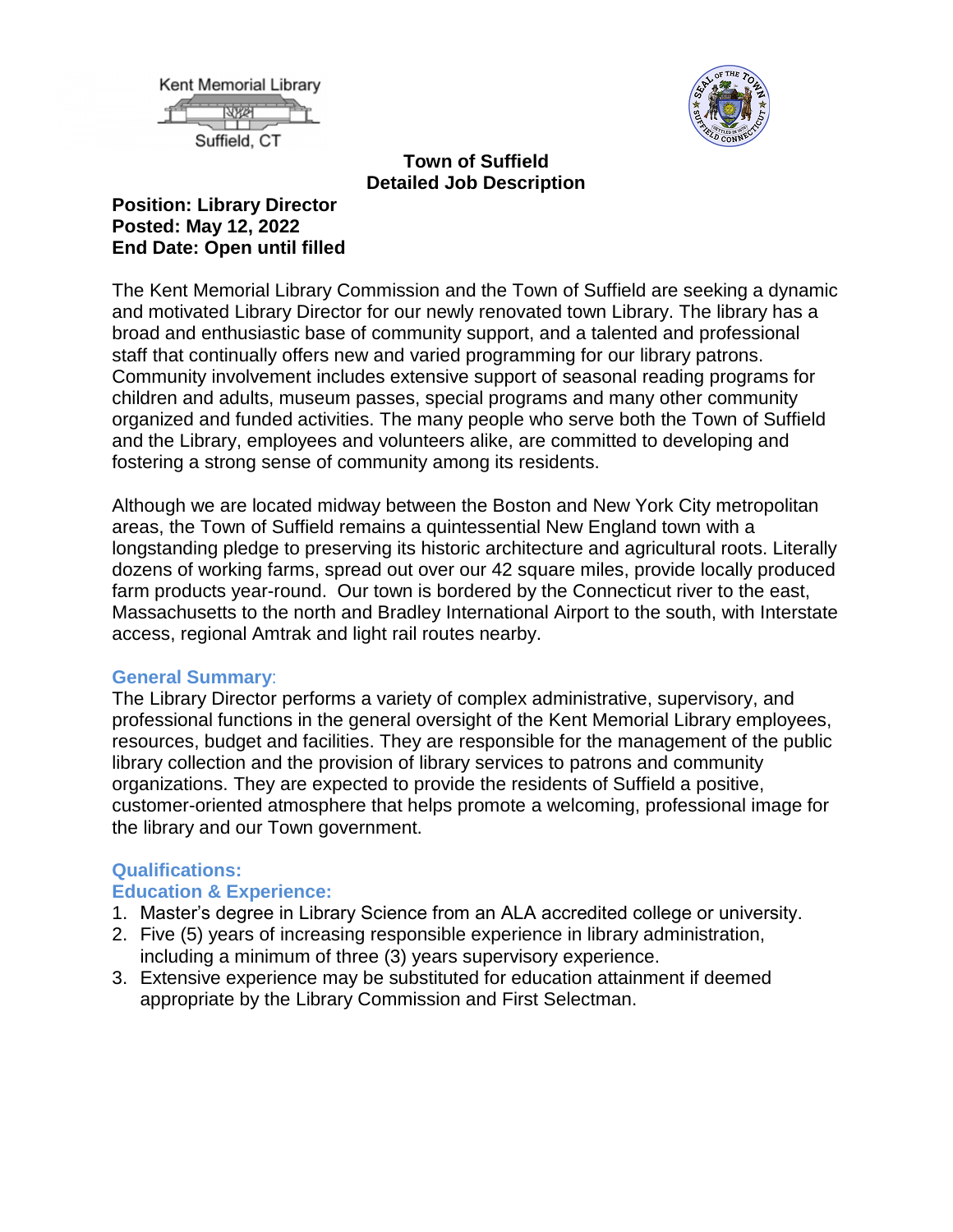# **Knowledge, Skills, and Expectations:**

- 1. Knowledge of principles and practices of public library functions.
- 2. Knowledge of current trends and developments in the field of leadership management, public administration, grants and foundations.
- 3. Skill in financial management and administering budgets.
- 4. Skill in the use of computers, including Microsoft suites, library related software and technology infrastructure necessary to operate a modern library.
- 5. Expected to work independently, be flexible and adapt to a fast-paced work environment.
- 6. Expected to work cooperatively with patrons of all ages, volunteers, community partners, colleagues, supervisors and boards.
- 7. Expected to plan, direct and evaluate work of library programs.
- 8. Expected to establish and maintain effective working relationships with employees, local government officials, school officials, community and civic groups, corporations and the public.
- 9. Expected to compose clear and correct written correspondence and reports; ability to effectively present information verbally and respond to questions from employees, government officials, community and civic groups, patrons and the general public.
- 10.Expected to analyze and interpret general business periodicals, professional journals, technical procedures and government regulations.

## **Hours:**

This position is at will.

This is a full time forty (40) hours per week position. This position will occasionally require longer hours beyond those scheduled hours, including monthly evening commission meetings, evening work and weekend work as job duties demand.

## **Compensation and Benefits:**

\$70,000 - \$85,000 commensurate with experience, benefits package to include: 13 Paid Holidays per Year • Paid Sick and Vacation Days • Medical, Dental and Vision Insurance • Defined Contribution Plan with Town Match • Short-Term Disability, Long-Term Disability and Life Insurance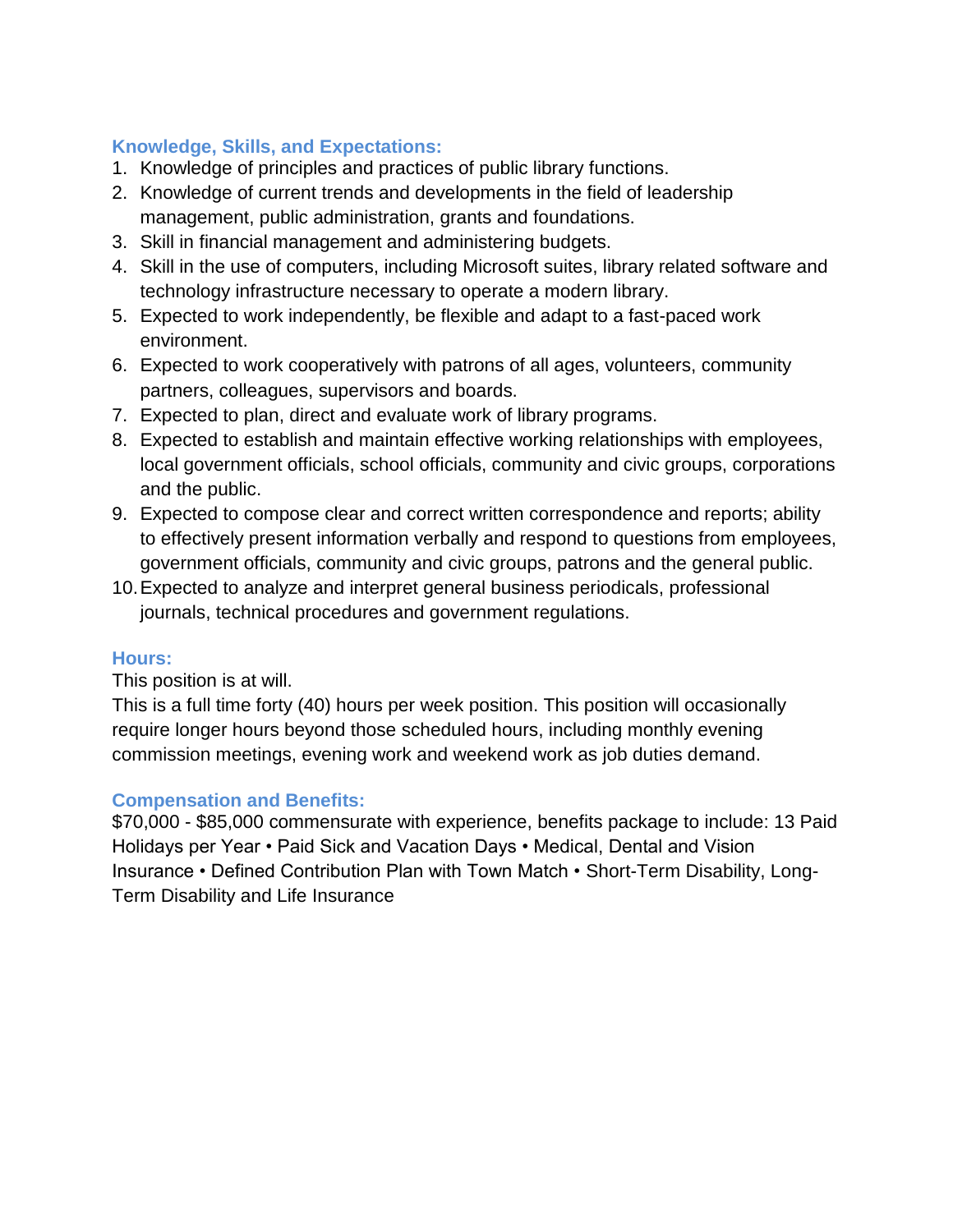### **Overall Responsibilities and Additional Information Including but not limited to:**

## **General Duties**

- 1. Plans, supervises and evaluates the operation and activities of Kent Memorial Library under policies and goals established by the Kent Memorial Library Commission, First Selectman and Board of Selectmen.
- 2. Develops, administers and evaluates library programs such as circulation, reference, reader's advisory services, children's services, community services, public information and all other programs supporting modern library practices.
- 3. Directs the development and maintenance of a public library collection of varied media; evaluates collection for balance and comprehensiveness; schedules withdrawals and inventory of materials.
- 4. Directs the development and maintenance of systems, records, and documents that provide for the proper evaluation, control, and documentation of library activities and resources.
- 5. Assures quality patron service, staffing, library programs and services, community relations, optimum access to the library collection, and updating of the collection.
- 6. Directs, advocates for and oversees the use of technology best practices for modern library operations.

## **Fiscal Management**

- 7. Prepares and presents a proposed annual Library budget, in collaboration with the Library Commission and the Board of Selectmen; directs the implementation of and monitors adherence with the adopted budget; directs and performs financial and managerial analyses of operations and presents findings to applicable boards and commissions
- 8. Identifies and pursues funding and other resources in compliance with the Town's grant approval policies; prepares and recommends grant proposals; ensures compliance with grant requirements; assists in the preparation, review and administration of vendor contracts and agreements
- 9. Ensures compliance with internal controls for collection of all library fees.

# **Management of Personnel and Facilities**

- 10.Supervises, trains and monitors the performance of library employees and volunteers.
- 11.In collaboration with the Town's Human Resources Department, hires and administers personnel rules and regulations in accordance with collective bargaining agreement.
- 12.Provides an atmosphere which encourages openness, trust, cooperation and participation
- 13.Develops policies and procedures as necessary to ensure efficient management of library operations and implements directives from the Kent Memorial Library Commission and First Selectman.
- 14.In collaboration with the Town's Public Works Department manages the cleanliness and maintenance of the library facilities and grounds.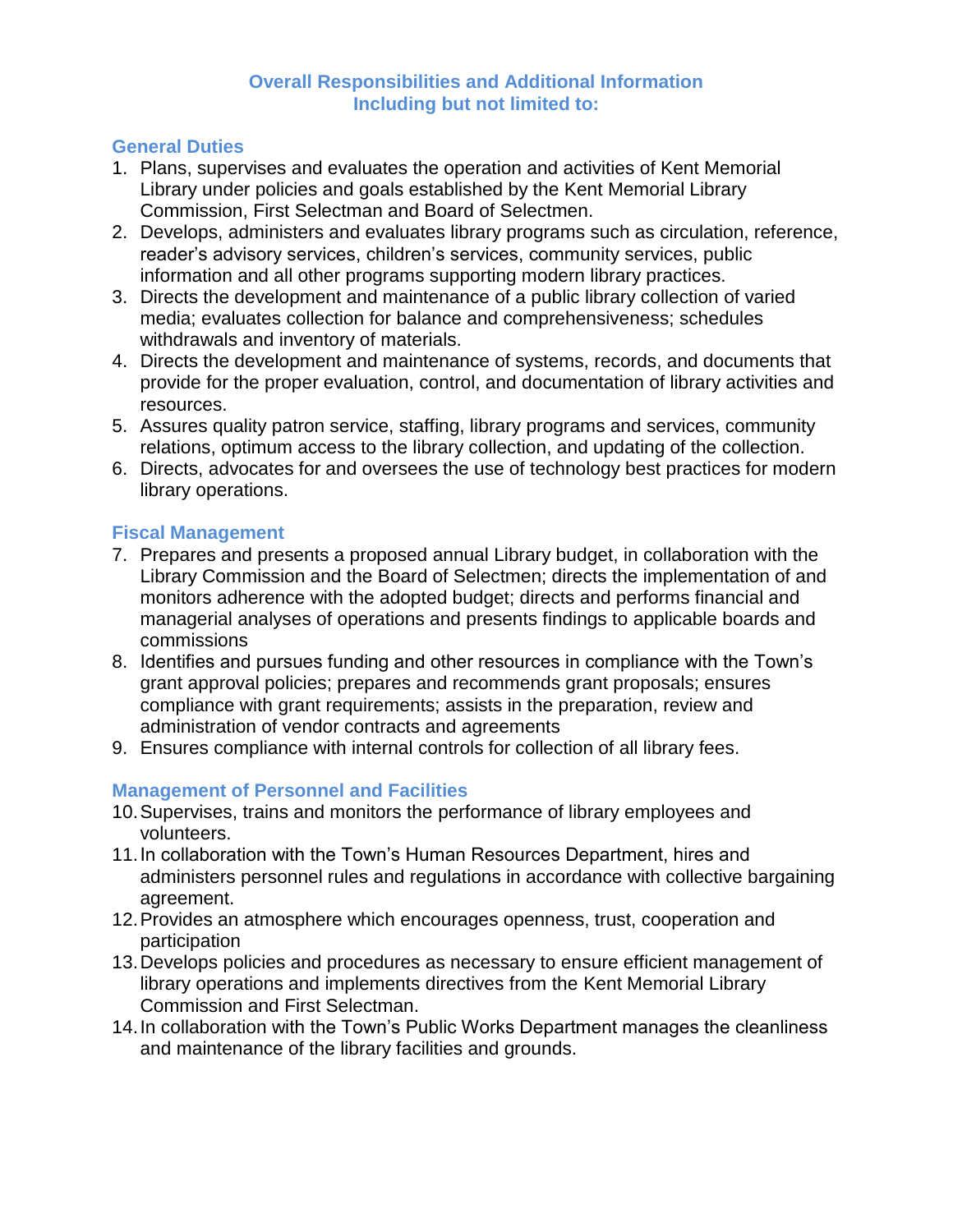### **Community Involvement and Representing Library**

- 15.Communicates effectively with library employees, community stakeholders, Kent Memorial Library Commission, supporting nonprofits and Town officials.
- 16.Attends Kent Memorial Library Commission meetings and provides monthly updates on activities, budget (including status of any grant), and operations.
- 17.Acts as liaison on fundraising campaigns with nonprofit organizations supporting the library.
- 18.Researches, analyzes and reports on community needs with respect to library resources and facilities.
- 19.Collaborates with town, state and national agencies to enhance the library's ongoing commitment to cultural competency and diversity programming.
- 20.Confers and coordinates with State agencies, other public libraries, corporations, community and civic groups on the use of library facilities and the development of library programs; assists in facilitating interlibrary programming.
- 21.Represents Town at various meetings; serves as liaison to various government and community organizations.
- 22.Attends seminars and conferences to remain current on developments in modern library practices.
- 23.Maintains positive working relationships with local government officials, school officials, community and the public regarding program offerings and coordination of services; promptly and cordially, responds to inquiries and complaints pertaining to services and facilities.

### **General Guidelines:**

The duties listed above are intended only as illustrations of the various types of work that may be performed. The omission of specific statements of duties does not exclude them from the position if the work is similar, related, or a logical assignment to the position. The job description does not constitute an employment agreement between the employer and employee and is subject to change by the employer as the needs of the employer and requirements of the job change.

#### **Other Duties:**

Please note this job description is not designed to cover or contain a comprehensive listing of functions, activities, duties or responsibilities that are required of the employee for this job. Functions, duties, responsibilities and activities may change at any time with or without notice.

### **Travel:**

Travel is primarily local during the business day, although some out of the area travel and overnight may be expected for conferences and seminars.

### **EEOC Statement:**

It is the policy of the Town of Suffield to provide equal employment opportunity to all persons regardless of age, color, national origin, citizenship status, physical or mental disability, race, religion, creed, gender, sex, sexual orientation, gender identity and/or expression, genetic information, marital status, status with regard to public assistance, veteran status, or any other characteristic protected by federal, state or local law. In